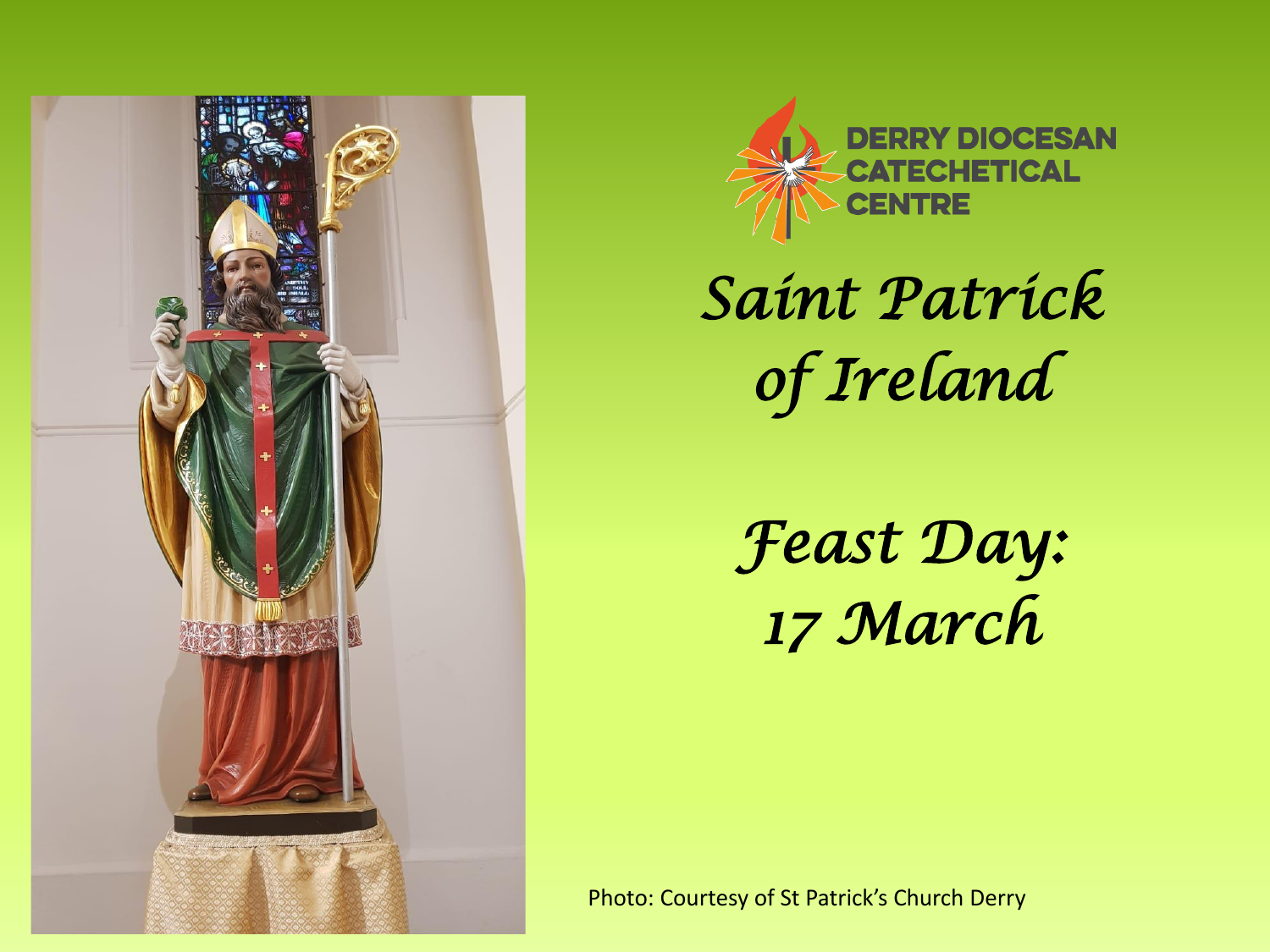## *Early Childhood*











- **Named Maewyn Succat**
- ❖ Rich Roman family
- ❖ Captured at age of 16
- Seized by Irish raiders
- sold as a slave
- Lived on Hill of Slemish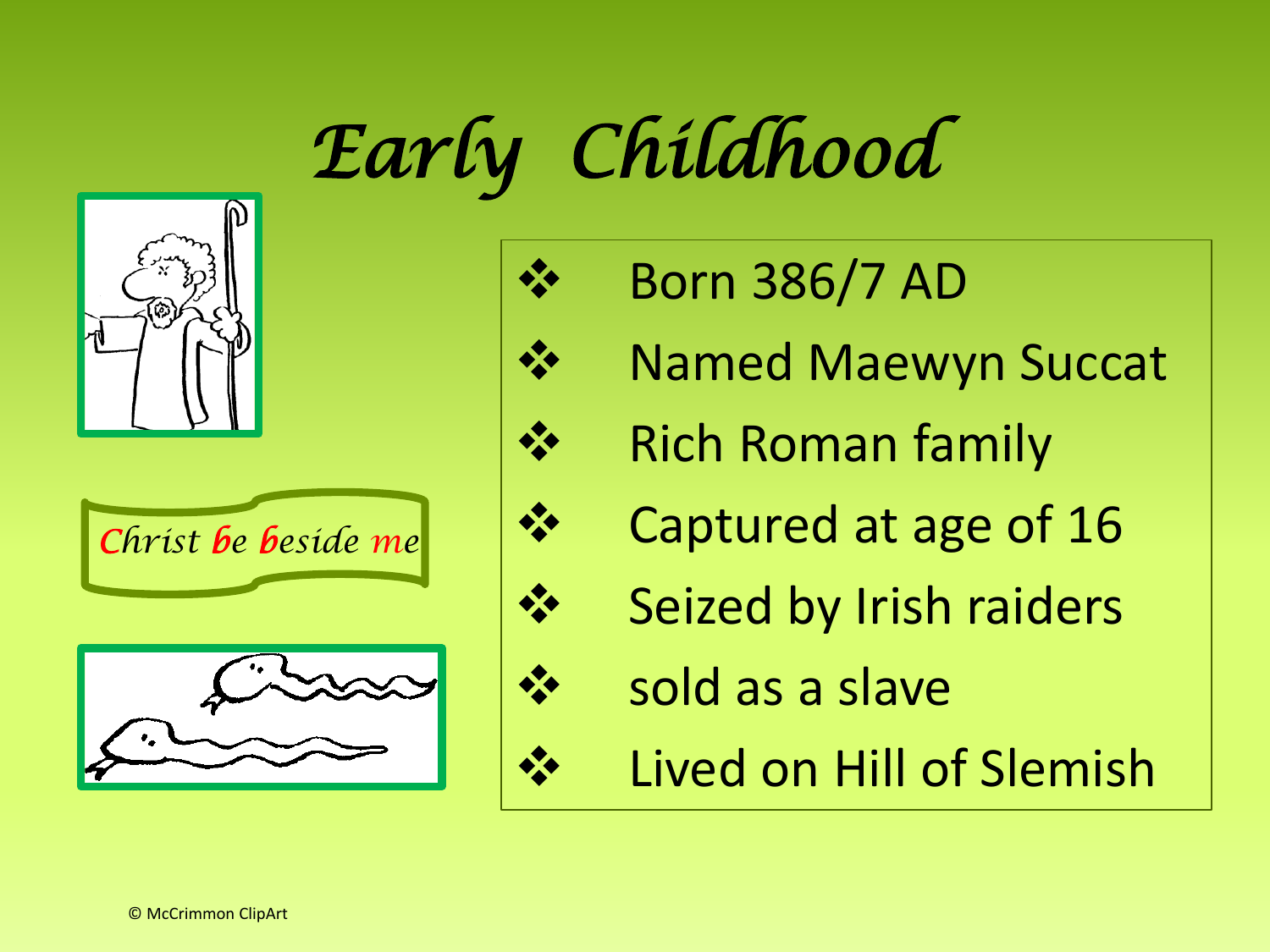### *Patrick on Slemish*



The copyright on this image is owned by **Albert Bridge** and is licensed for reuse under the [Creative Commons](https://commons.wikimedia.org/wiki/Creative_Commons) Attribution-ShareAlike 2.0 license.

- Patrick was sold to Milchu
- ❖ He looked after pigs/sheep
- ❖ Patrick's life was hard
- ❖ He spent 6 years in captivity
	- He prayed every night
- ❖ One night he heard God speaking to him
	- God told him to escape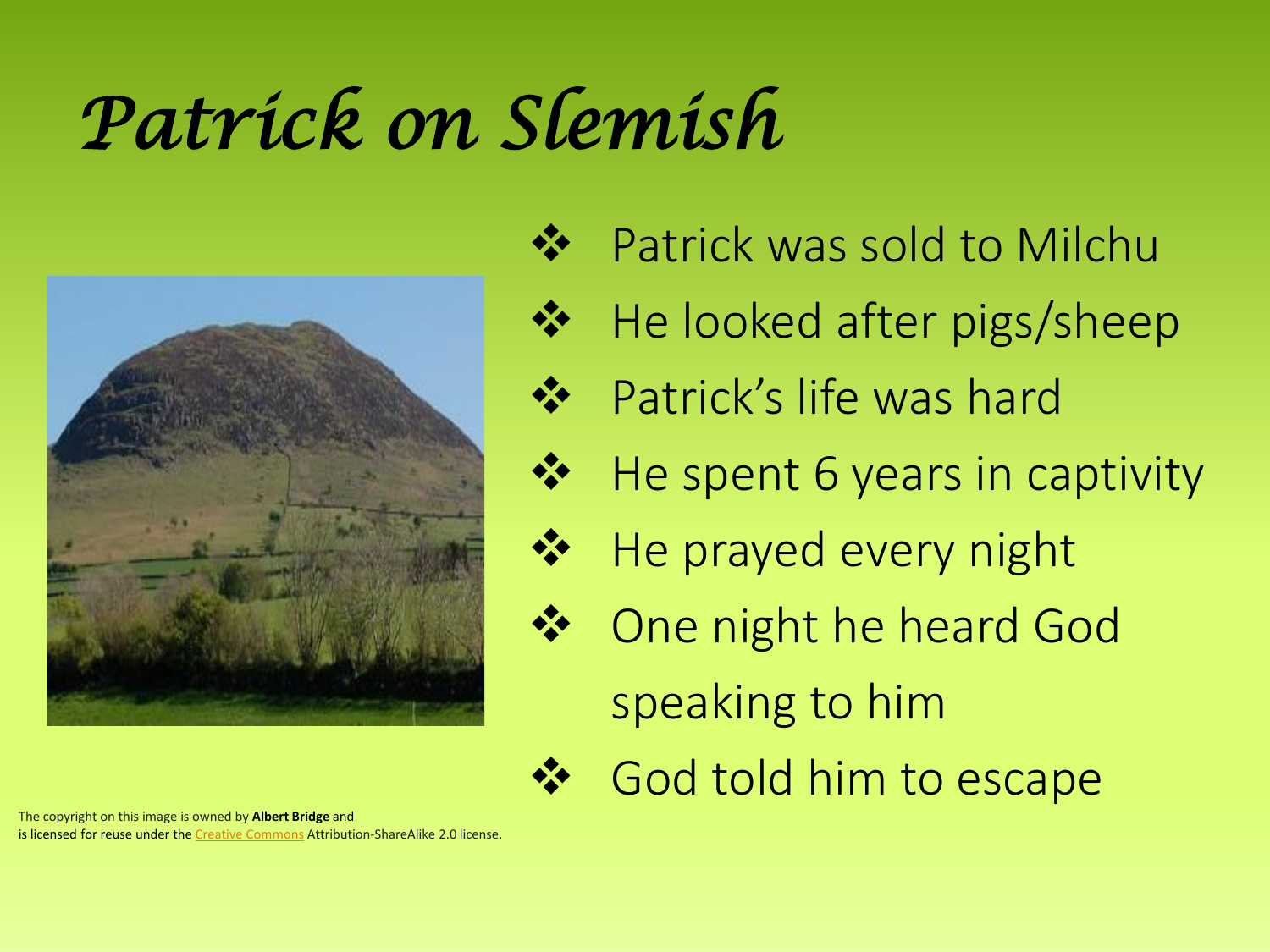# *Called by God*



He went home to Britain

- ❖ He heard God calling him again
- ❖ God asked him to go to Ireland
- ❖ Patrick went to France
- ❖ Ordained a deacon 418AD
- ❖ Consecrated Bishop 432 AD
	- He set sail for Ireland
	- ❖ Given name of Patricius

["Saint Patrick \(stained glass\)"](https://www.flickr.com/photos/36520408@N02/5536198224) by [jcbwalsh](https://www.flickr.com/photos/36520408@N02) is licensed under [CC BY-NC 2.0](https://creativecommons.org/licenses/by-nc/2.0/?ref=ccsearch&atype=rich)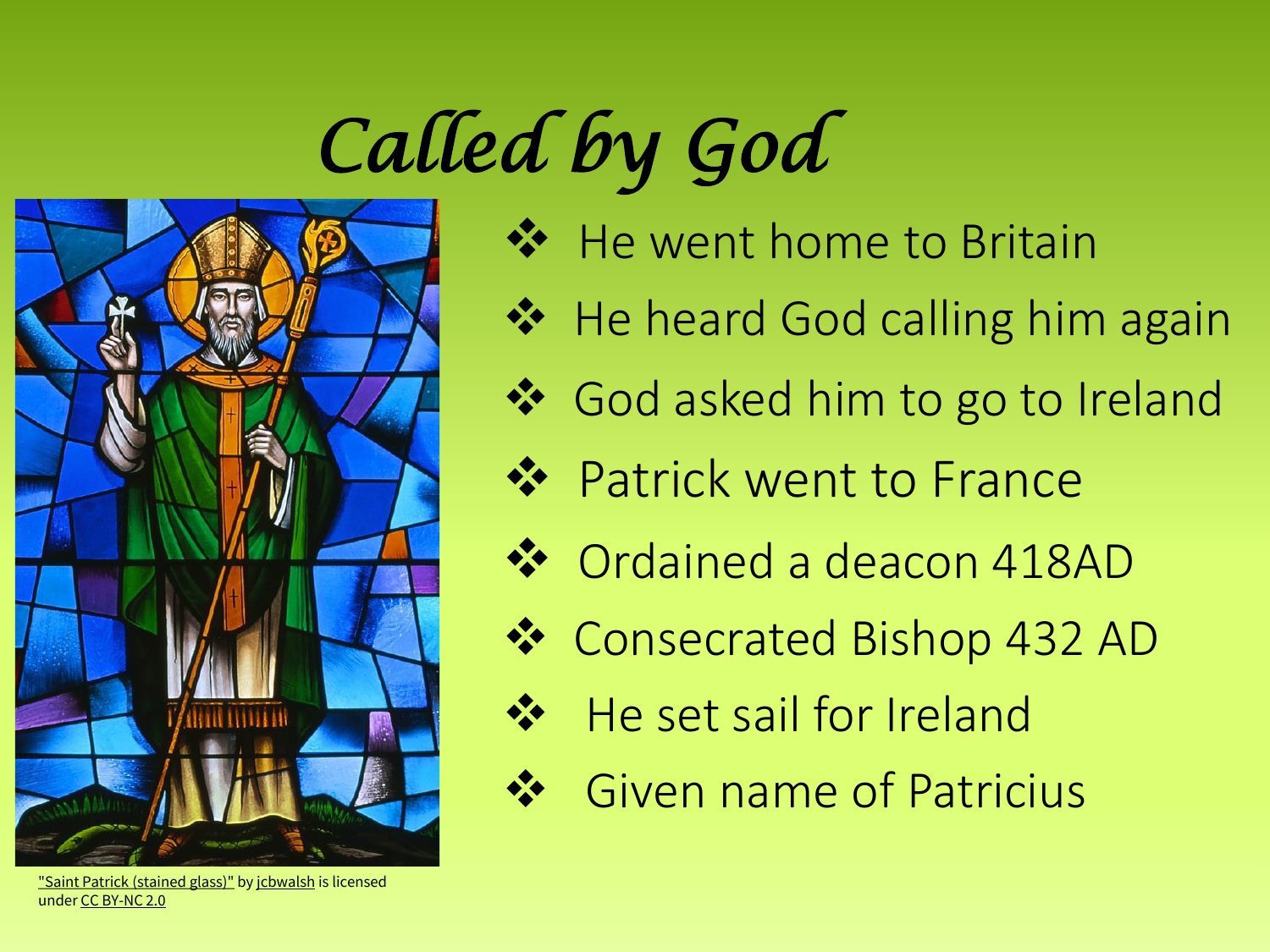## *Patrick answered God Call*



- ❖ Patrick brought God to the Irish people
- ❖ Patrick could speak Irish
- ❖ He used the shamrock to explain the Trinity
- ❖ He is said to have banished the snakes from Ireland.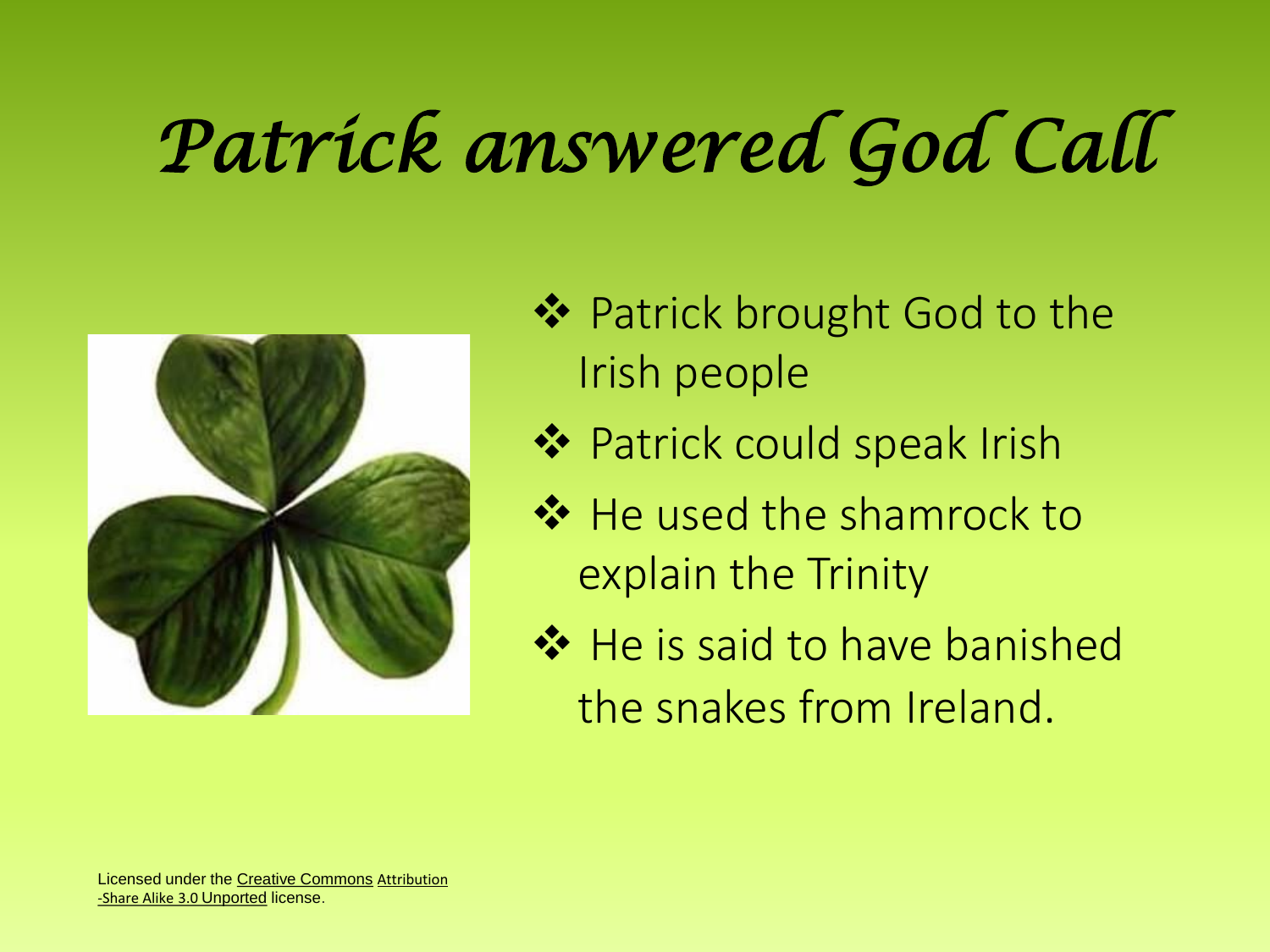#### *Patrick's Work in Ireland*



- He baptised and confirmed ❖ He acted fairly towards all ❖ He consecrated 350 Bishops ❖ He wrote– *Confession and Letter to Coroticus* ❖ He died on the 17th of
- March 461 in Sabhall (Saul) in County Down.
- **❖** This is his grave in Downpatrick, County Down.